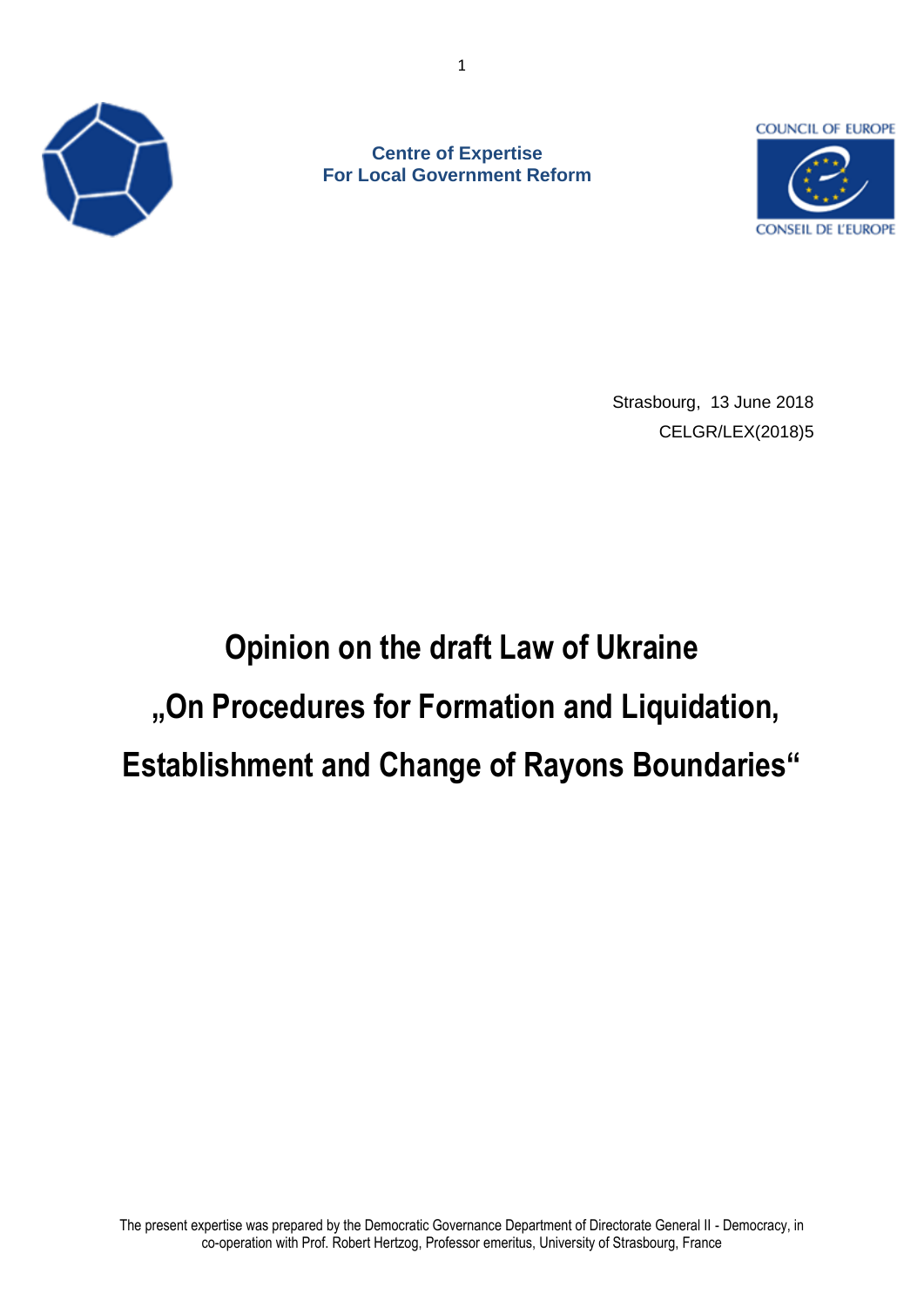#### **I. Introduction**

Further to a request of the Head of the Committee on State Building, Regional Policy and Local Self-Government of the Verkhovna Rada of Ukraine,<sup>1</sup> the Council of Europe has provided a legal opinion on the draft Law of Ukraine 'On Principles of Administrative Territorial Structure of Ukraine<sup>, 2</sup>

The present opinion was prepared in parallel and concerns the draft Law on 'On Procedures for Formation and Liquidation, Establishment and Change of Rayons Boundaries' (hereafter referred to as 'the Law on rayons').

The Council of Europe assistance with these two drafts falls within the framework of the Programme "Decentralisation and local government reform in Ukraine".

## **European Charter of Local Self-Government** (ECLSG)

The ECLSG leaves full liberty to each member-State to decide in its constitution or law the number of administrative tiers, the distribution of territorial State services and selfgovernment entities, their size, etc. It does not create obligations as to the number of territorial structures, their modifications and denomination.

Provisions (and obligations) of the ECLSG relevant to this law can be found in its Articles 4, 5 and 13.

**Article 4** (paragraph 3) on the Principle of subsidiarity reads: "*Public responsibilities shall generally be exercised, in preference, by those authorities which are closest to the citizen. Allocation of responsibility to another authority should weigh up the extent and nature of the task and requirements of efficiency and economy*."

This article provides a guideline, which requires a methodical procedure taking into consideration the rationality of the triangle of coherence (see Appendix). It is important as it guarantees greater efficiency of local governments, of better service to population and of stronger democracy.

**Article 5** on Protection of local authority boundaries reads *"Changes in local authority boundaries shall not be made without prior consultation of the local communities concerned, possibly by means of a referendum where this is permitted by statute."*

This article is precise and clearly compulsory. Consultation is essential as modification of boundaries changes the political community of citizens, which is the real holder of the right and power of self-government. Consultation is also a way to encourage democratic participation and make the procedure more transparent. It also facilitates awareness raising and understanding of the process and may lead to consensus. This obligation is taken into account by the law.

 $\overline{\phantom{a}}$ 

<sup>&</sup>lt;sup>1</sup> By letter of Mr Vlasenko dated 16 March 2018

 $2$  CELGR/LEX(2018)4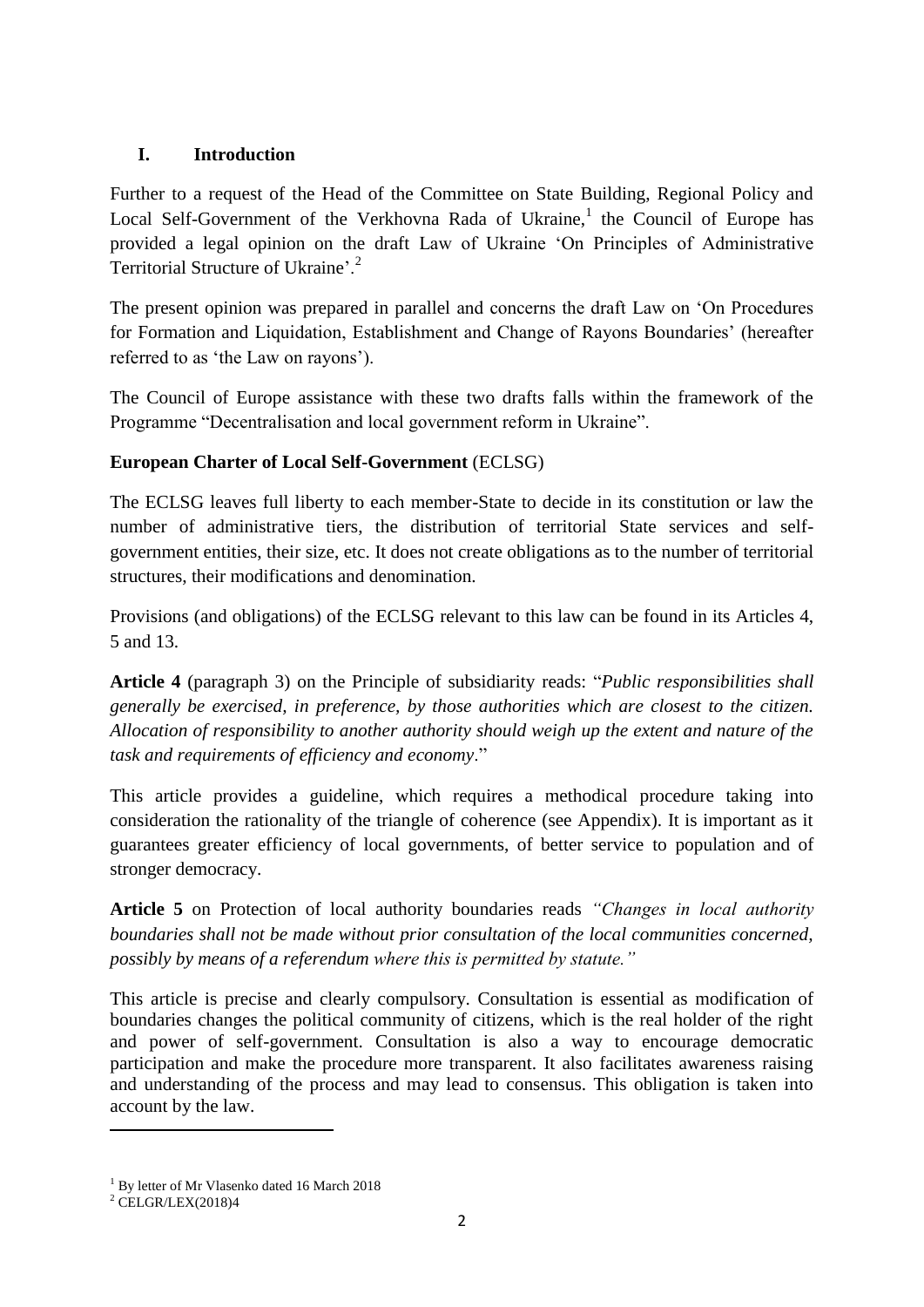**Article 13** – Authorities to which the Charter applies states: *"The principles of local selfgovernment contained in the present Charter apply to all the categories of local authorities existing within the territory of the Party."* 

### **II. General observations**

This Law establishes the procedure for formation, liquidation, establishment and change of rayons boundaries during the local self-government reform and territorial organisation of power in Ukraine.

It is prepared to support the implementation of the Law 'On Principles of Administrative Territorial Structure of Ukraine'. However, the publication of the law on principles is not a precondition for bringing and adopting a law concerning the different components of the administrative territorial structure. The constitutional basis is on place.

However, attention should be paid to ensure compatibility between the two laws. This would depend on the chronology of the parliamentary procedure and the respective dates of adoption of the two laws. Provisions relevant to rayons are set out in Articles 8, 9 and 16 of the (draft) Law 'On Principles of Administrative Territorial Structure of Ukraine'. A particular attention should be given to ensure harmonisation with Article 16. The law on rayons could refer to articles of the law on principles or identical provisions could be set in both laws.

The rayons have been directly impacted by the implementation of the Law of Ukraine "On voluntary amalgamation of territorial communities". Many rayons, and their number will grow with future amalgamations of communities, have inside their boundaries only 3 or 4 rather large and powerful communities (in some cases, even a single community). Moreover, the competences of amalgamated communities are very close to those of rayons. This creates problematic relations between political leaders and administrative services of the two levels and even some confusion as to the actual tasks of rayons. One of the objectives of the reform discussed previously was for the rayons to have greater territories.

Therefore, the modification of the boundaries of the rayons shall consider two quantitative issues: a reasonable population size and a sufficient number of communities. These two considerations are complex further because rayons cannot be too large as it would create similar problems at oblast level, i.e. too small number of rayons and the risk that larger rayons could become competitors to the oblast.

#### **The intermediate territorial level: a general problem in Europe**

Defining the rayons is not a problem specific to Ukraine. In many countries where a supra municipal territorial administration (departments or provinces) – which does not correspond to a "region" – exists, its relevance is questioned and debated. Schematically, three different situations can be observed in Europe: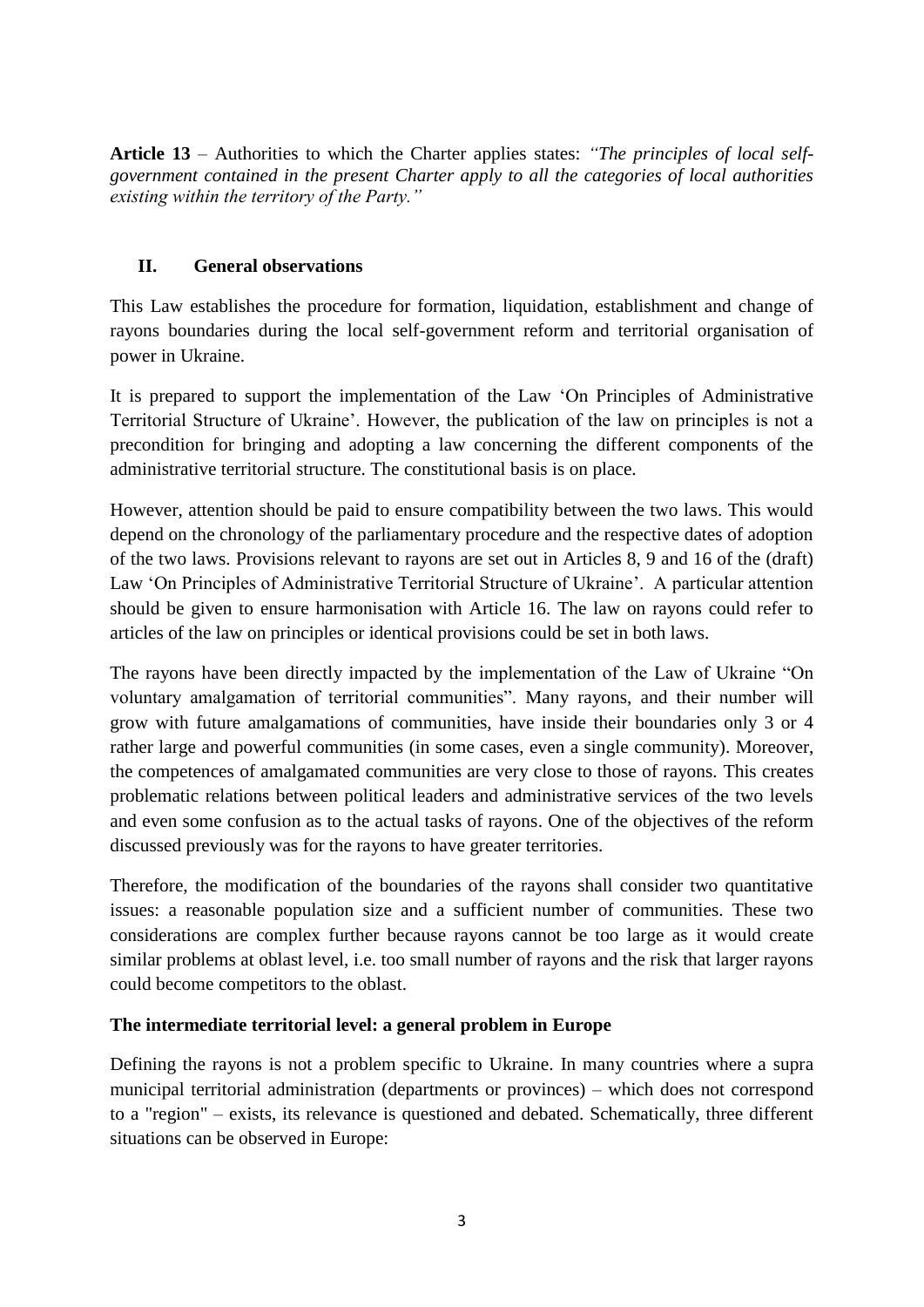- The Scandinavian model with large and powerful communes, the counties have very focused functions (mainly for health and hospitals in Denmark).
- The second model consists in merging the two first territorial levels into large cities in Germany all big cities are both communes and *Kreis*. This also becomes an option in France for the biggest cities, which are both communes and department (e.g. Paris, Lyon, and proposals exist for extension to others).
- The third category is observed in countries where there is a recurrent debate on conserving or abolishing the second tier. In France, during the last 15 years, many official reports and declarations have underlined the need to abolish the departments created in 1789; proposals are to transfer their competences mainly to the regions and partly to the intermunicipal co-operation entities (*communautés* and *metropoles*). In Italy, the same debate resulted in advanced projects to remove the provinces, but like in France there is a strong resistance, including from the State administrations at this level. There is a similar debate in Spain.

The intermediate level is generally considered as superfluous, in particular after a consolidation reform of the communal level and where a regional tier exists. Having in mind the principle of subsidiarity, it is difficult to define which competences should be best assumed at this intermediate level. Also there is a risk of conflict of interest and power between the executive and political leaders at this level with their peers at the level above and below. Abolishing the intermediate level simplifies the structure of territorial administration, allows making economies, reducing conflicts and generating inefficiency. But such administrations often have a long tradition; they have their own territorial identity. This strong resistance cannot be undermined by political arbitration.

In Ukraine these questions have been discussed in the past, among experts and at the political level. Today, without access to any detailed study, the Council of Europe is not in a position to make a formal recommendation. Rayons cannot be eliminated under the current Constitution and could not be eliminated if the Constitutional amendments on decentralisation adopted in the first reading were adopted in the second reading either. In this context, technically the best solution would be to reduce their number and specialise them according to the Nordic model, in order to avoid overlap and conflicts with the other two level of subnational authorities. But clearly the political and popular acceptability of such solution should be further evaluated.

#### **III. Observations on procedures**

This draft is clearly written and the procedures are well conceived and described. There are a few observations, mainly relating to the role of the Parliament and the nature of the rayon.

#### **The role of the Parliament (***Verkhovna Rada***)**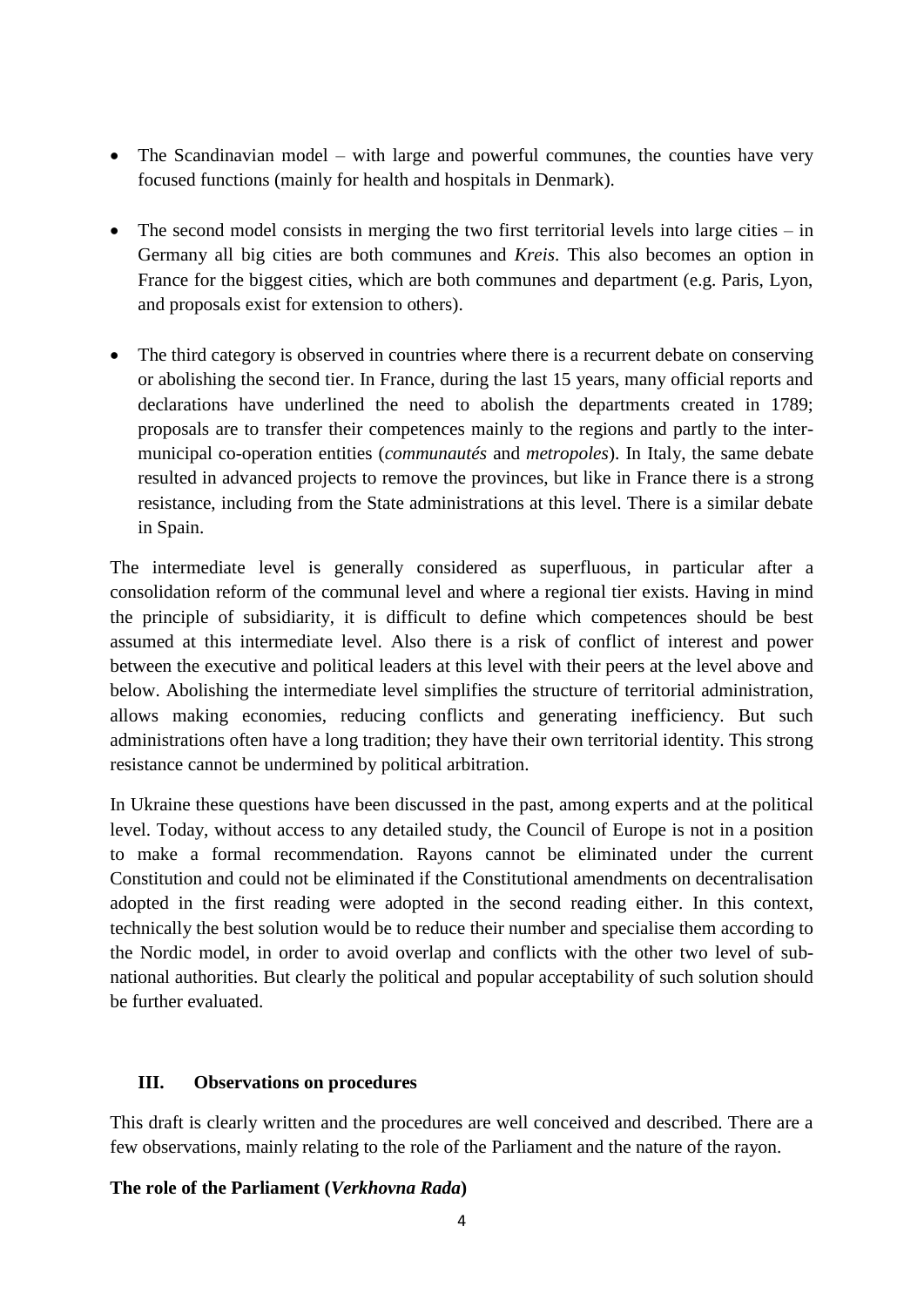**Article 2** on the procedure for formation and liquidation of a rayon, establishment and change of rayons boundaries, states in its **paragraph 1**: *"Formation and liquidation of a rayon, establishment and change of rayons boundaries shall be carried out by the Verkhovna Rada of Ukraine through enactment of the relevant law…."*

This provision gives a decisive role to the parliament. As explained in the legal opinion on the draft Law of Ukraine 'On Principles of Administrative Territorial Structure of Ukraine', there is a strong hesitation that one can have to give the responsibility to a political assembly to write all details of the territorial administrative structures in a law or in other decisions of the parliament.

With regard to **Article 2 paragraph 3** "*Law on formation and liquidation of a rayon, establishment and change of rayons boundaries shall establish the list of village, settlement, city territorial communities that make a part of a newly created rayon or rayons, which boundaries are changed without the formation of a new rayon, as well as the list of rayons to be liquidated, the name and the administrative center of a newly created rayon.*"

Such data cannot be fixed for the longer term. Throughout the amalgamation reform, the number and name of communities may change; settlements or villages may become cities. It is certainly not appropriate to change the law defining the composition of rayons every time one of its components undergoes modification.

In order to allow for more flexibility it would seem appropriate to have such a list in a chart annexed to the articles of the law, if this is allowed by constitutional law. This way, the list would not have full legislative force and its modification can be done without further involvement of the Parliament.

#### **Uncertainty of the nature of the rayon**

When ratifying the ECLSG, Ukraine made no declaration in relation to its Article 13. The exact nature of rayons is still discussed and a repeated demand of the Congress of local and regional authorities in Europe (CLRAE) is to clarify the status of the rayon by defining more precisely if it is a local self-government - for which the Charter applies - and what is State administration. Although this is not the object of the present law, it has some legal relation with the properties and rights of rayons when they are modified or merged.

#### **Conclusion**

The draft Law on 'On Procedures for Formation and Liquidation, Establishment and Change of Rayons Boundaries' is being assessed by the Council of Europe in parallel to the draft Law of Ukraine 'On Principles of Administrative Territorial Structure of Ukraine'. It is important to ensure coherence between the two drafts. The law on rayons can refer to articles of the law on principles or identical provisions could be set in both laws.

Overall, the Council of Europe is in favour of this draft law which is clearly written and the procedures are well conceived and described. Two specific observations, relating to the role of the Parliament and the nature of the rayon, were made with recommendations.